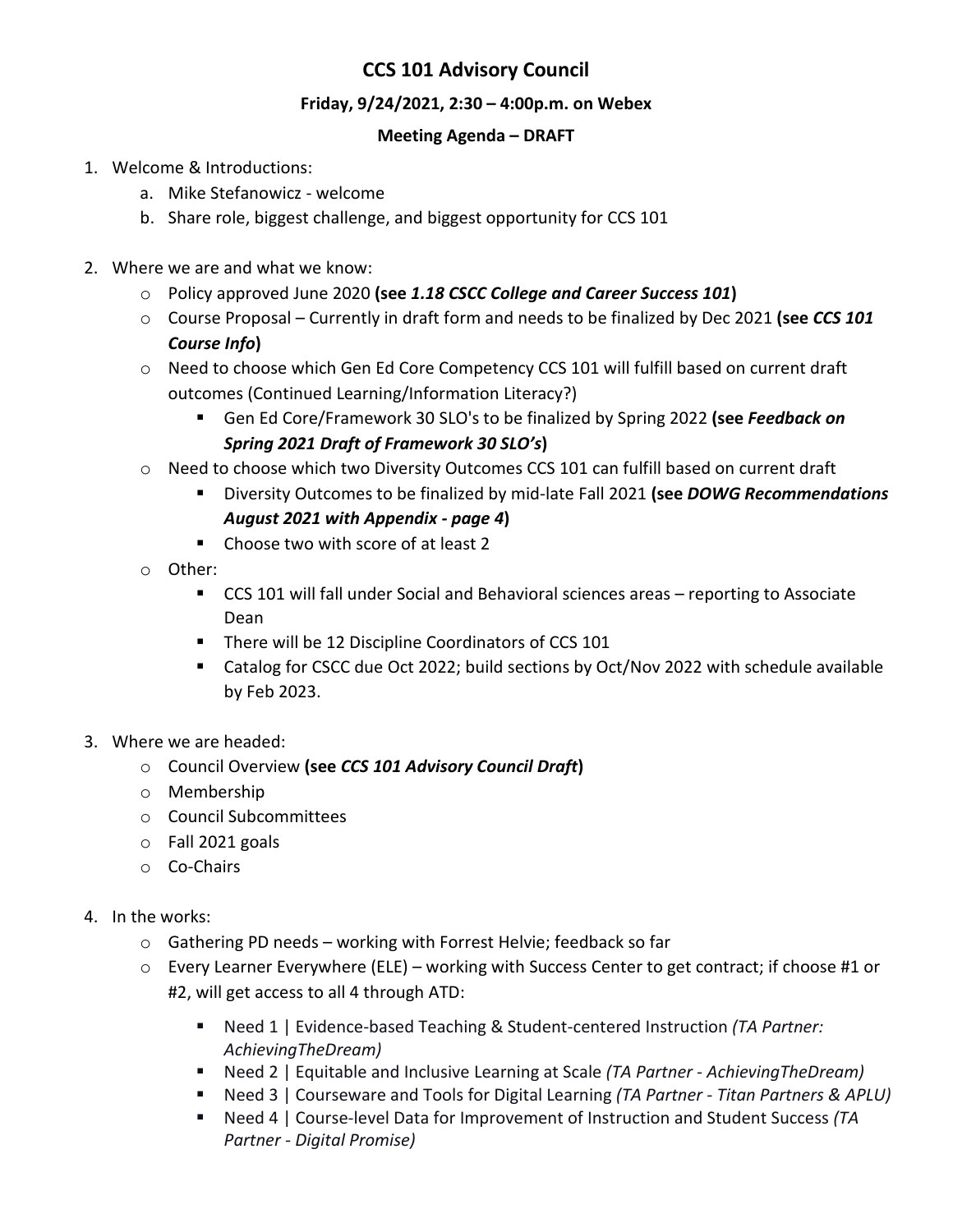- o Christine Harrington Success Center partnership; thought partner and provide PL for AY 2021- 2022 for CCS 101
- $\circ$  Getting a report with estimates on sections for Fall 2023 working with JD Mathewson
- $\circ$  Creating webpage for instructor resources and general information about CCS 101 working with Andrew Morris
- $\circ$  Met with Academic Deans on 9/14 discussed council and work involved for members, the need to establish Discipline Coordinators, and request for Academic Deans to be involved with future planning and support for recruitment, hiring, and scheduling of CCS 101 at each campus; Will be scheduling meetings with Academic Deans and council members at each campus to review estimates, discuss plans for CCS 101 roll-out
- o Course renumbering: CCS 101 = CCSS 1001?
- 5. Review CCS 101 Q&A **(see** *CCS 101 Q&A Draft***) – breakout sessions**
	- a. Background
	- b. Would this be helpful? If yes, how deliver?
	- c. Anything missing or need to be clarified?
- 6. Samantha Gonzalez piloting CCS 101 at MCC
- 7. Next meeting and future meetings:
	- a. Wed afternoons or Friday afternoons?
		- i. Proposed Wednesdays (3rd Wed of the month): Oct 20th 2-4, Nov  $17<sup>th</sup>$  2-4, Dec  $15<sup>th</sup>$  2-4 **OR**
		- ii. Proposed Fridays (3rd Friday of the month): Oct  $15<sup>th</sup>$  2:30-4:30, Nov  $19<sup>th</sup>$  2:30-4:30, Dec 17th 2:30-4:30
	- b. October meeting will begin work to gather feedback and make edits to the course proposal including any revision of course outcomes, finalize Gen Ed core competency (CL/IL?) and integrate outcomes, finalize Diversity outcomes (two with score of 2), and how to incorporate both in course description and outcome language.
- 8. How to communicate? Listserv? Teams page?

## **Action Items**

- Co-chairs who may be interested in serving as a co-chair
- One subcommittee you may be interested in
- Review course outcomes for any revisions bring feedback to next meeting (*can reference edited version*)
- Review draft Gen Ed outcomes formal vote on which core competency at next meeting
- Review draft outcomes for Diversity
	- $\circ$  Choose which two outcomes can fulfill with at least score of 2 formal vote at next meeting
	- o How to incorporate into course description and outcomes; bring feedback and any drafts to next meeting (*can reference edited version*)